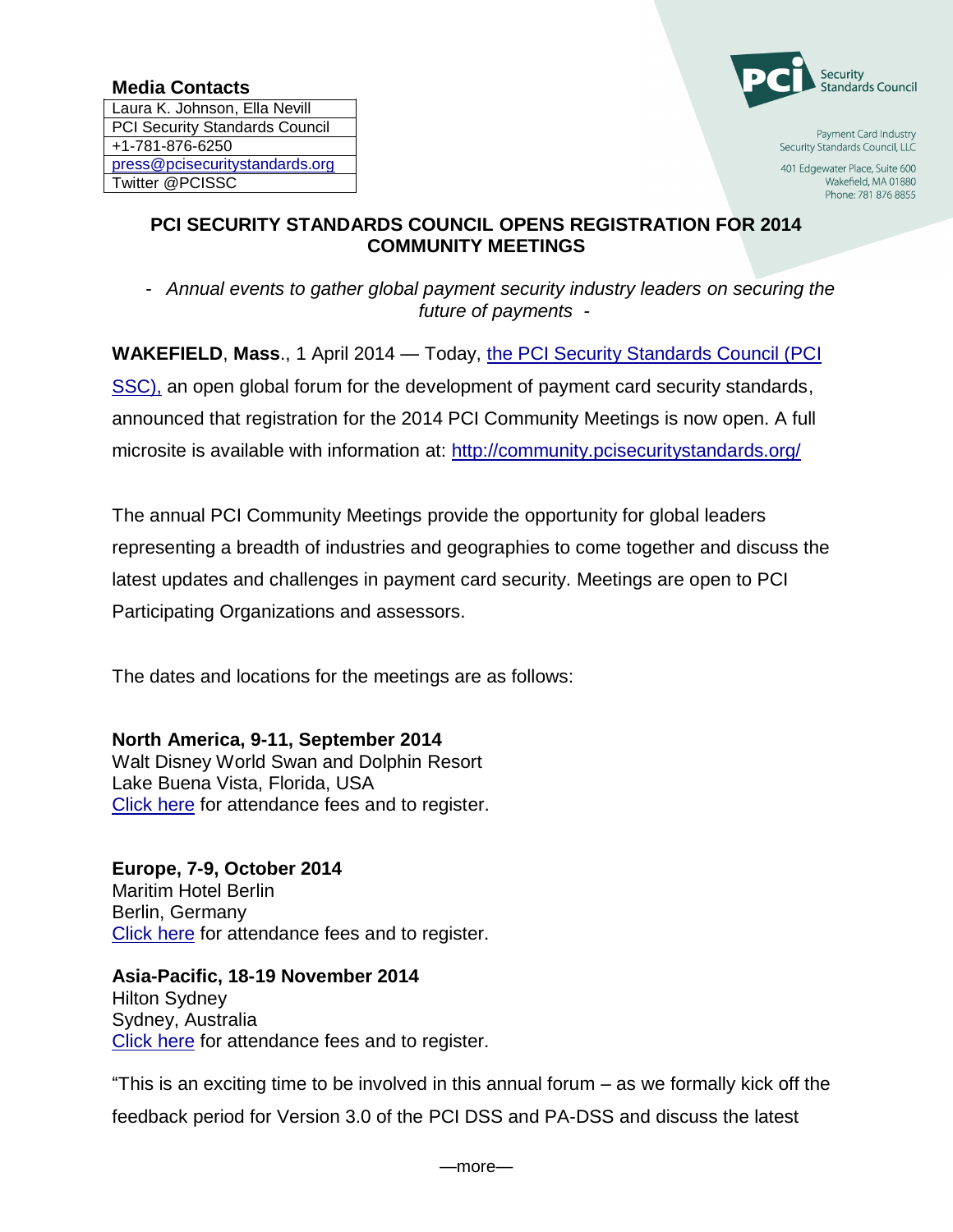technology standard and program updates that together will help us secure the future of payments," said Bob Russo, general manager, PCI Security Standards Council.

New this year, based on community feedback, the Council will introduce track sessions including technology-focused breakouts on tokenization, point-to-point encryption and EMV chip, as well as higher-level business-focused content specific to the merchant audience and those who might be newer to PCI. With an ever growing community and population of first time attendees, the meeting will also include a special welcome and orientation session on the Council, as well as a technology symposium for all PCI stakeholders to hear the latest technological updates and initiatives from the Council and ask questions. Additionally, the agenda will feature keynotes from top industry experts discussing the latest forensics and data security landscape, PCI in Practice case study presentations from those on the front lines of payment security, as well as presentations from PCI Special Interest Groups.

Participants will once again have the opportunity to network with colleagues and PCI Council and brand members via targeted networking sessions and office hours.

A number of training courses, including Point-to- Point Encryption (P2PE) assessor, Internal Security Assessor (ISA) and PCI Awareness, will also take place. For more information on training, visit:<https://www.pcisecuritystandards.org/training/index.php>

Help us promote the event and get a jumpstart on networking:

- Use the #PCICM hashtag to share this event via Twitter.
- Once registered, please join our Linkedin Networking Group at: [http://www.linkedin.com/groups/Networking-Annual-PCI-Community-Meetings-](http://www.linkedin.com/groups/Networking-Annual-PCI-Community-Meetings-4943386/about)[4943386/about](http://www.linkedin.com/groups/Networking-Annual-PCI-Community-Meetings-4943386/about)

## **About the PCI Security Standards Council**

The **PCI** Security Standards Council is an open global forum that is responsible for the development, management, education, and awareness of the PCI Data Security Standard [\(PCI DSS\)](https://www.pcisecuritystandards.org/documents/pci_dss_v2.pdf) and other standards that increase payment data security. Founded in 2006 by the major payment card brands American Express, Discover Financial Services, JCB International, MasterCard Worldwide and Visa Inc., the Council has over